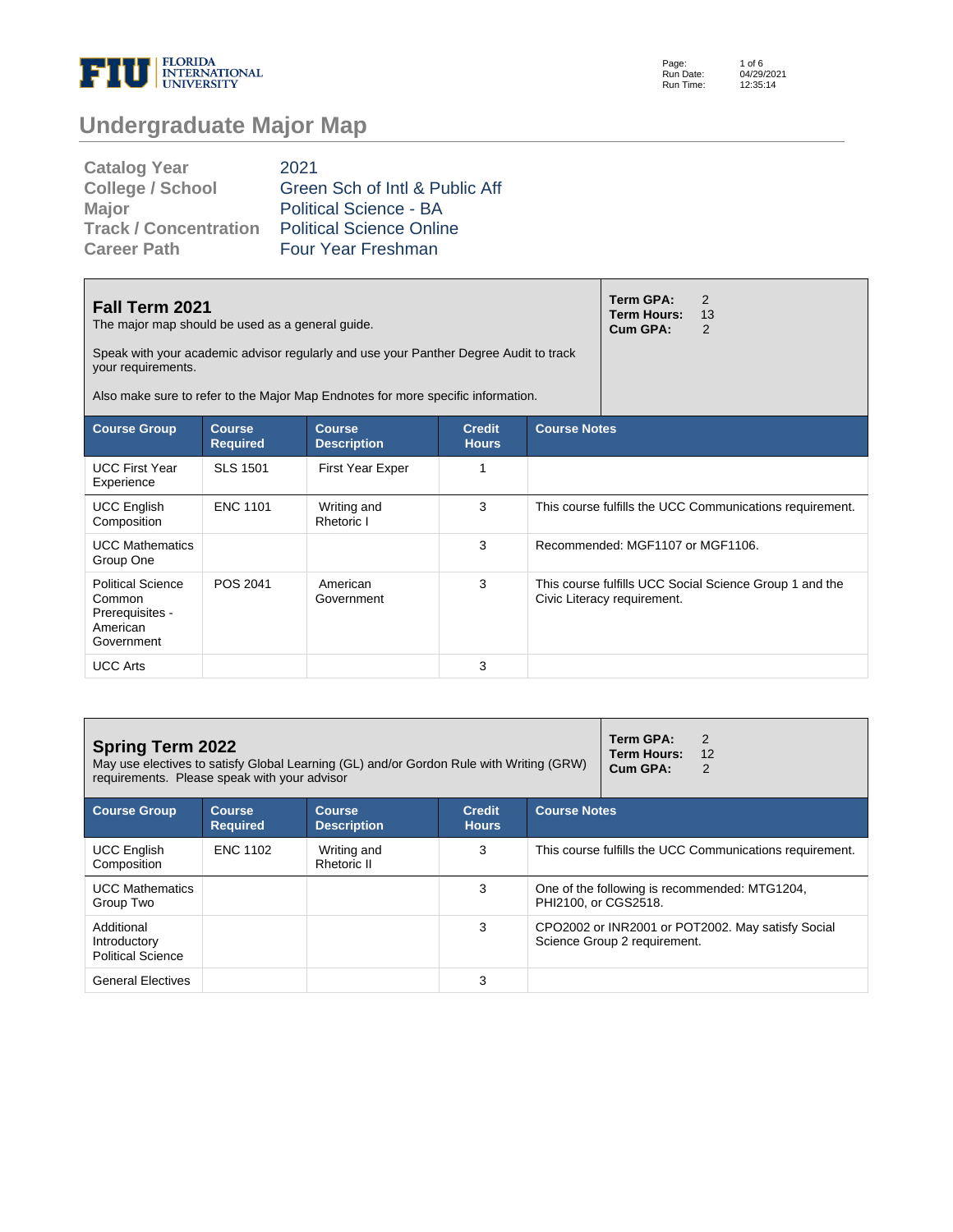

| <b>Summer Term 2022</b><br>requirements. Please speak with your advisor.<br>requirement (if needed). (3) See Endnotes |                            | May use electives to satisfy Global Learning (GL) and/or Gordon Rule with Writing (GRW)<br>Use this semester to catch up on coursework and/or satisfy the 9 credits summer |                               |                     | Term GPA:<br><b>Term Hours:</b><br>Cum GPA: | $\mathcal{P}$<br>- 6 |  |
|-----------------------------------------------------------------------------------------------------------------------|----------------------------|----------------------------------------------------------------------------------------------------------------------------------------------------------------------------|-------------------------------|---------------------|---------------------------------------------|----------------------|--|
| <b>Course Group</b>                                                                                                   | Course.<br><b>Required</b> | <b>Course</b><br><b>Description</b>                                                                                                                                        | <b>Credit</b><br><b>Hours</b> | <b>Course Notes</b> |                                             |                      |  |
| <b>General Electives</b>                                                                                              |                            |                                                                                                                                                                            | 3                             |                     |                                             |                      |  |
| <b>General Electives</b>                                                                                              |                            |                                                                                                                                                                            | 3                             |                     |                                             |                      |  |

| Fall Term 2022<br>requirements                         |                                  | May use general electives to fulfill the GRW and/or Global Learning Foundation |                               |                     | Term GPA:<br>2<br><b>Term Hours:</b><br>13<br>Cum GPA:<br>2                       |
|--------------------------------------------------------|----------------------------------|--------------------------------------------------------------------------------|-------------------------------|---------------------|-----------------------------------------------------------------------------------|
| <b>Course Group</b>                                    | <b>Course</b><br><b>Required</b> | <b>Course</b><br><b>Description</b>                                            | <b>Credit</b><br><b>Hours</b> | <b>Course Notes</b> |                                                                                   |
| Additional<br>Introductory<br><b>Political Science</b> |                                  |                                                                                | 3                             |                     | CPO2002 or INR2001 or POT2002. May satisfy Social<br>Science Group 2 requirement. |
| <b>UCC Humanities -</b><br>Group One                   |                                  |                                                                                | 3                             |                     |                                                                                   |
| <b>UCC Natural</b><br>Science Group<br>One             |                                  |                                                                                | 3                             |                     | Take Lecture with corresponding Lab                                               |
| <b>UCC Natural</b><br>Science Group<br><b>One</b>      |                                  |                                                                                | 1                             |                     | Take Lab with corresponding Lecture                                               |
| <b>General Electives</b>                               |                                  |                                                                                | 3                             |                     |                                                                                   |

| <b>Spring Term 2023</b><br>May use electives to satisfy Global Learning (GL) and/or Gordon Rule with Writing (GRW)<br>requirements. Speak with your advisor. |                                  |                                     |                               |                     | Term GPA:<br>2<br>Term Hours:<br>13<br>Cum GPA:<br>2    |
|--------------------------------------------------------------------------------------------------------------------------------------------------------------|----------------------------------|-------------------------------------|-------------------------------|---------------------|---------------------------------------------------------|
| <b>Course Group</b>                                                                                                                                          | <b>Course</b><br><b>Required</b> | <b>Course</b><br><b>Description</b> | <b>Credit</b><br><b>Hours</b> | <b>Course Notes</b> |                                                         |
| <b>UCC Humanities -</b><br>Group Two                                                                                                                         |                                  |                                     | 3                             |                     | May satisfy Gordon Rule with Writing (GRW) requirement. |
| <b>UCC Natural</b><br>Science Group<br>Two                                                                                                                   |                                  |                                     | 3                             |                     | Take Lecture with corresponding Lab                     |
| <b>UCC Natural</b><br>Science Group<br>Two                                                                                                                   |                                  |                                     |                               |                     | Take Lab with corresponding Lecture                     |
| <b>Political Science</b><br><b>Breadth</b>                                                                                                                   |                                  |                                     | 3                             |                     | American Politics (POS-prefix, 3000 level or above)     |
| <b>General Electives</b>                                                                                                                                     |                                  |                                     | 3                             |                     |                                                         |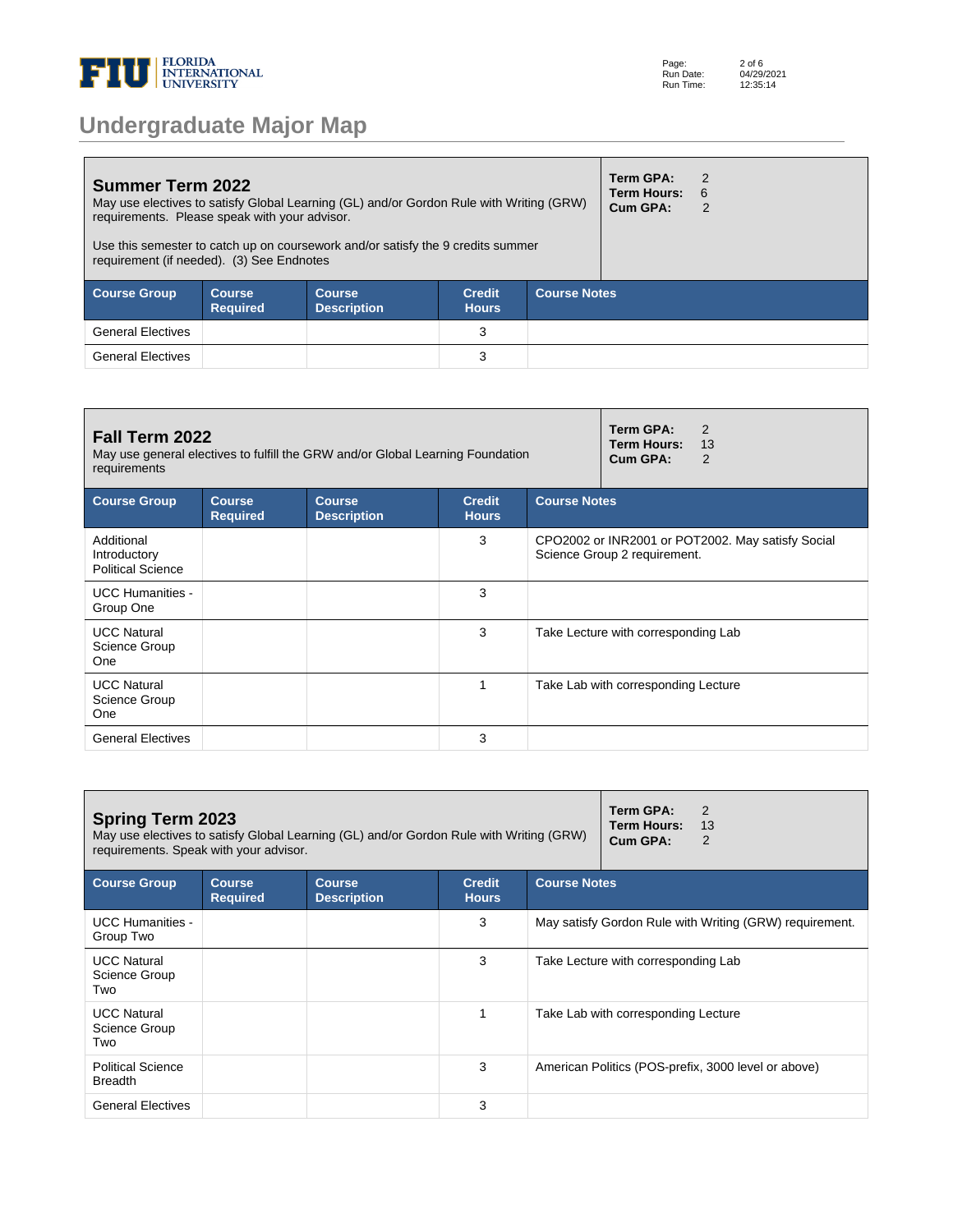

**Summer Term 2023** May use electives to satisfy Global Learning (GL) or Gordon Rule with Writing (GRW) requirements. Please speak with your advisor. Use this semester to catch up on coursework and/or satisfy the 9 credits summer requirement (if needed). (3) See Endnotes **Term GPA:** 2 **Term Hours:** 6 **Cum GPA:** 2 **Course Group Course Required Course Description Credit Hours Course Notes** General Electives 3 General Electives **3** 

| <b>Fall Term 2023</b><br>advisor about the best way to satisfy this requirement. |                                  | There are many ways to meet the college's foreign language requirement. Speak with your |                               |                     | Term GPA:<br>2<br>Term Hours:<br>14<br>Cum GPA:<br>2   |
|----------------------------------------------------------------------------------|----------------------------------|-----------------------------------------------------------------------------------------|-------------------------------|---------------------|--------------------------------------------------------|
| <b>Course Group</b>                                                              | <b>Course</b><br><b>Required</b> | <b>Course</b><br><b>Description</b>                                                     | <b>Credit</b><br><b>Hours</b> | <b>Course Notes</b> |                                                        |
| <b>Political Science</b><br><b>Breadth</b>                                       |                                  |                                                                                         | 3                             |                     | Comparative Politics (CPO-prefix, 3000 level or above) |
| <b>Political Science</b><br><b>Breadth</b>                                       |                                  |                                                                                         | 3                             |                     | Political Theory (POT-prefix, 3000 level or above)     |
| 3000-4000 Level<br>Electives                                                     |                                  |                                                                                         | 3                             |                     |                                                        |
| Foreign Language                                                                 |                                  |                                                                                         | 5                             | (6) See Endnotes    |                                                        |

| <b>Spring Term 2024</b><br>advisor about the best way to satisfy this requirement. |                           | There are many ways to meet the college's foreign language requirement. Speak with your |                               |                     | Term GPA:<br>2<br><b>Term Hours:</b><br>14<br>Cum GPA:<br>2 |
|------------------------------------------------------------------------------------|---------------------------|-----------------------------------------------------------------------------------------|-------------------------------|---------------------|-------------------------------------------------------------|
| <b>Course Group</b>                                                                | Course<br><b>Required</b> | <b>Course</b><br><b>Description</b>                                                     | <b>Credit</b><br><b>Hours</b> | <b>Course Notes</b> |                                                             |
| <b>Political Science</b><br><b>Breadth</b>                                         |                           |                                                                                         | 3                             |                     | International Politics (INR-Prefix, 3000 Level or Above)    |
| <b>Political Science</b><br><b>Breadth</b>                                         |                           |                                                                                         | 3                             |                     | Comparative Politics (CPO-Prefix, 3000 Level or Above)      |
| <b>Political Science</b><br><b>Breadth</b>                                         |                           |                                                                                         | 3                             |                     | American Politics (POS-Prefix, 3000 Level or Above)         |
| Foreign Language                                                                   |                           |                                                                                         | 5                             | (6) See Endnotes    |                                                             |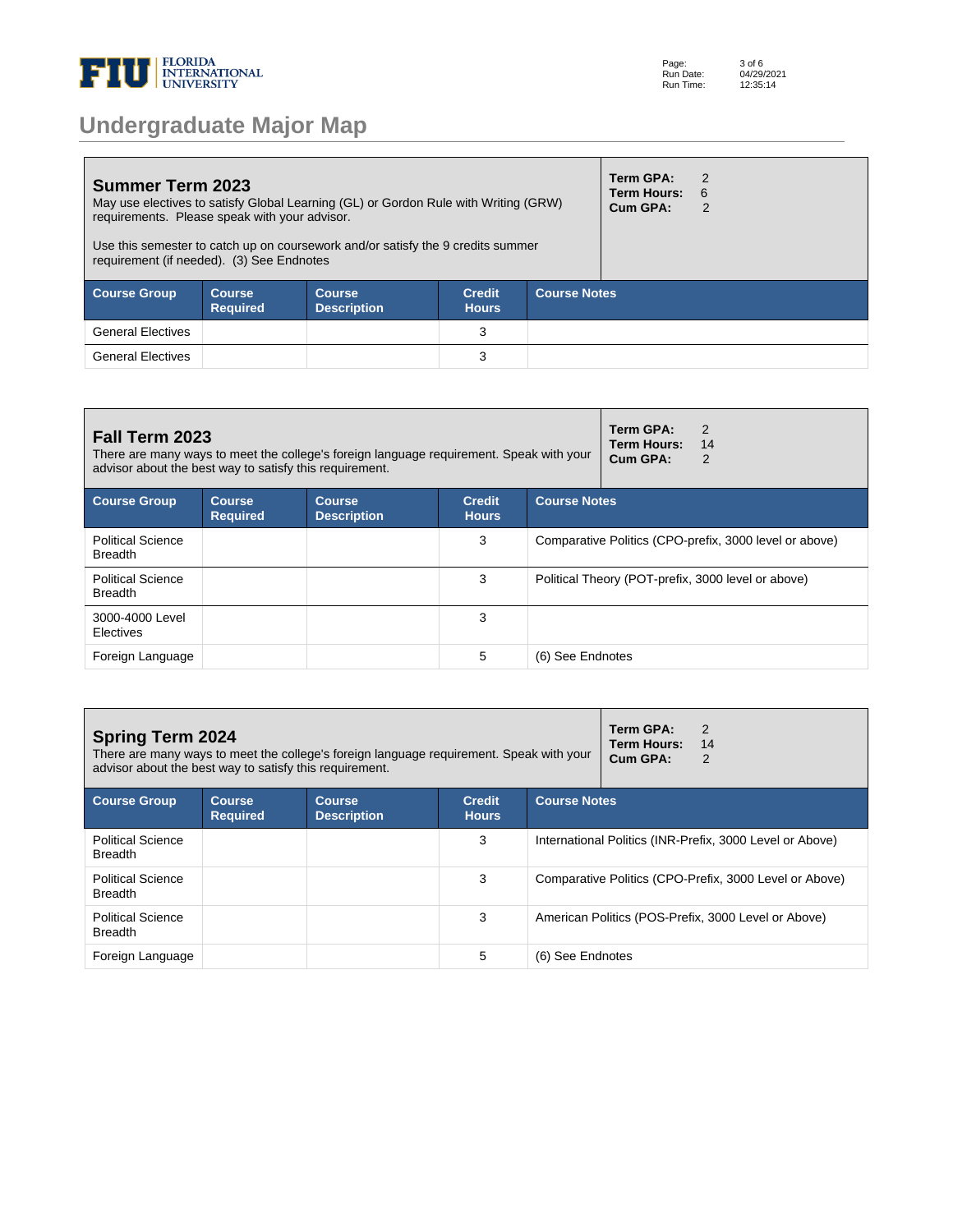

**Summer Term 2024** May use electives to satisfy Global Learning (GL) or Gordon Rule with Writing (GRW) requirements. Please speak with your advisor. Use this semester to catch up on coursework and/or satisfy the 9 credits summer requirement (if needed). (3) See Endnotes **Term GPA:** 2 **Term Hours:** 6 **Cum GPA:** 2 **Course Group Course Required Course Description Credit Hours Course Notes** General Electives 3 3000-4000 Level Electives 3

| <b>Fall Term 2024</b><br>Apply for Spring Graduation |                                  |                                     |                               | Term GPA:<br>2<br><b>Term Hours:</b><br>12<br>Cum GPA:<br>2 |
|------------------------------------------------------|----------------------------------|-------------------------------------|-------------------------------|-------------------------------------------------------------|
| <b>Course Group</b>                                  | <b>Course</b><br><b>Required</b> | <b>Course</b><br><b>Description</b> | <b>Credit</b><br><b>Hours</b> | <b>Course Notes</b>                                         |
| <b>Political Science</b><br><b>Breadth</b>           |                                  |                                     | 3                             | Political Theory (POT-prefix, 3000 level or above)          |
| <b>Political Science</b><br><b>Breadth</b>           |                                  |                                     | 3                             | International Politics (INR-prefix, 3000 level or above)    |
| 3000-4000 Level<br><b>Electives</b>                  |                                  |                                     | 3                             |                                                             |
| 3000-4000 Level<br>Electives                         |                                  |                                     | 3                             |                                                             |

| <b>Spring Term 2025</b>                                         |                                  | Term GPA:<br>2<br><b>Term Hours:</b><br>12<br>Cum GPA:<br>2 |                               |                                                                      |
|-----------------------------------------------------------------|----------------------------------|-------------------------------------------------------------|-------------------------------|----------------------------------------------------------------------|
| <b>Course Group</b>                                             | <b>Course</b><br><b>Required</b> | <b>Course</b><br><b>Description</b>                         | <b>Credit</b><br><b>Hours</b> | <b>Course Notes</b>                                                  |
| <b>Political Science</b><br>3000-4000 Level<br><b>Electives</b> |                                  |                                                             | 3                             | Any Departmental Prefix (POS, CPO, INR, POT), 3000<br>Level or Above |
| <b>Political Science</b><br>3000-4000 Level<br><b>Electives</b> |                                  |                                                             | 3                             | Any Departmental Prefix (POS, CPO, INR, POT), 3000<br>Level or Above |
| 3000-4000 Level<br><b>Electives</b>                             |                                  |                                                             | 3                             |                                                                      |
| 3000-4000 Level<br>Electives                                    |                                  |                                                             | 3                             |                                                                      |

| Summer Term 2025<br>Use this semester to catch up on coursework and/or satisfy the 9 credits summer<br>requirement (if needed). (3) See Endnotes | Term GPA:<br>Cum GPA: |  |
|--------------------------------------------------------------------------------------------------------------------------------------------------|-----------------------|--|
|--------------------------------------------------------------------------------------------------------------------------------------------------|-----------------------|--|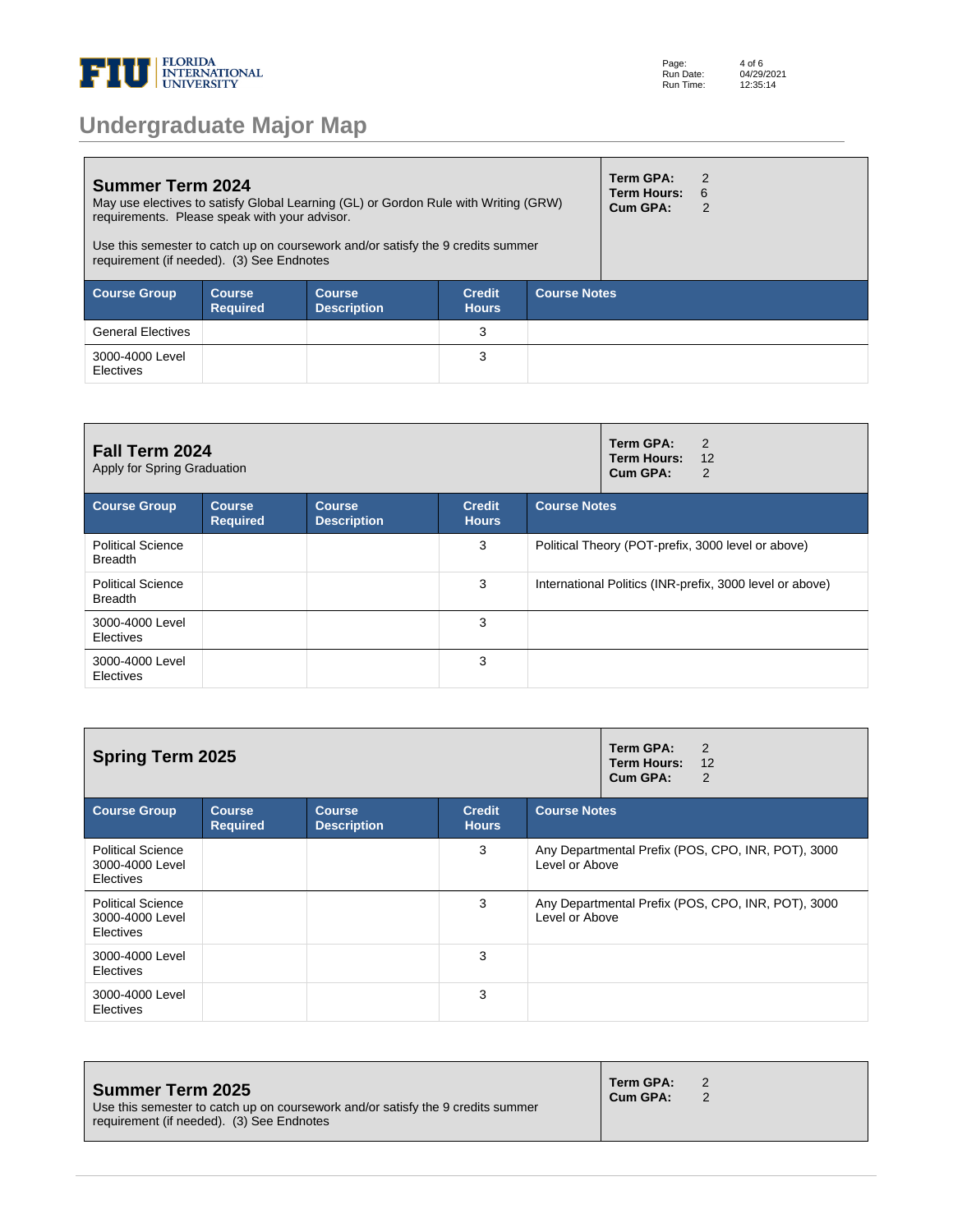

Page: Run Date: Run Time: 5 of 6 04/29/2021  $12.35.14$ 

### **Undergraduate Major Map**

#### **General Requirements**

\*Critical Indicator is the minimum grade indicated in specific courses to demonstrate proficiency and progress in major. Earning less than the minimum grade is a trigger for a conversation with advisor\*

#### GENERAL UNIVERSITY REQUIREMENTS

See your Panther Degree Audit (PDA) for a real-time update on your academic career progress and additional information on University and major requirements at http://my.fiu.edu.

(1) UCC: Students must meet the University Core Curriculum (UCC) requirements. For a full list of UCC courses, see http://undergrad.fiu.edu/advising/curriculum.html or speak with your advisor. UCC courses must be taken for a letter grade and may not be taken at other institutions without permission from the Dean of Undergraduate Education.

(2) Global Learning: Freshmen entering FIU Summer B 2010 or later must take at least two Global Learning (GL) designated courses at FIU. See http://goglobal.fiu.edu. Courses must be:

- 1 GL foundation course (from the University Core Curriculum), which must be taken within the first 60 credits.

- 1 GL discipline-specific course (3000/4000 level)

(3) Summer Hours Requirement: All students entering FIU or any university within the State University System (SUS) of Florida with fewer than 60 credit hours are required to earn at least nine credit hours prior to graduation by attending one or more summer terms at a university in the SUS.

(4) Gordon Rule: All Gordon Rule courses (i.e., English Composition, Humanities with Writing, and Quantitative Reasoning) must be completed with a minimum grade of """"""""""""""""C."""""""""""""""" This requirement must be fulfilled within the first 60 credits.

(5) Foreign Language Requirement for Graduation (FLENT/FLEX): A student who did not complete two years of the same foreign language in high school or at a post-secondary institution must successfully complete 8-10 credit hours of instruction in one foreign language prior to graduation. Exceptions include appropriate CLEP, AP, IB, TOEFL, or transfer credit. Contact your advisor for more information.

(8) Postsecondary Civic Literacy (CL): Students must demonstrate understanding of American Civics via completed course work or test credit. Consult with an advisor to determine the best option for satisfying this requirement.

Steven J. Green School of International and Public Affairs: Selected Requirements

(6) Foreign Language Requirement: Students must demonstrate competency in a foreign language or in American Sign Language at the level of the second semester of a college language sequence. You may be able to satisfy this requirement with AP, CLEP Exam, or other credit. Contact your advisor.

Grades: Students must earn a grade of """"C"""" or higher in all courses required for the major. A grade of """"C- """" or lower is not acceptable in any required course.

This document only lists SELECTED requirements. See your Panther Degree Audit for a full list of SIPA and major requirements at http://my.fiu.edu.